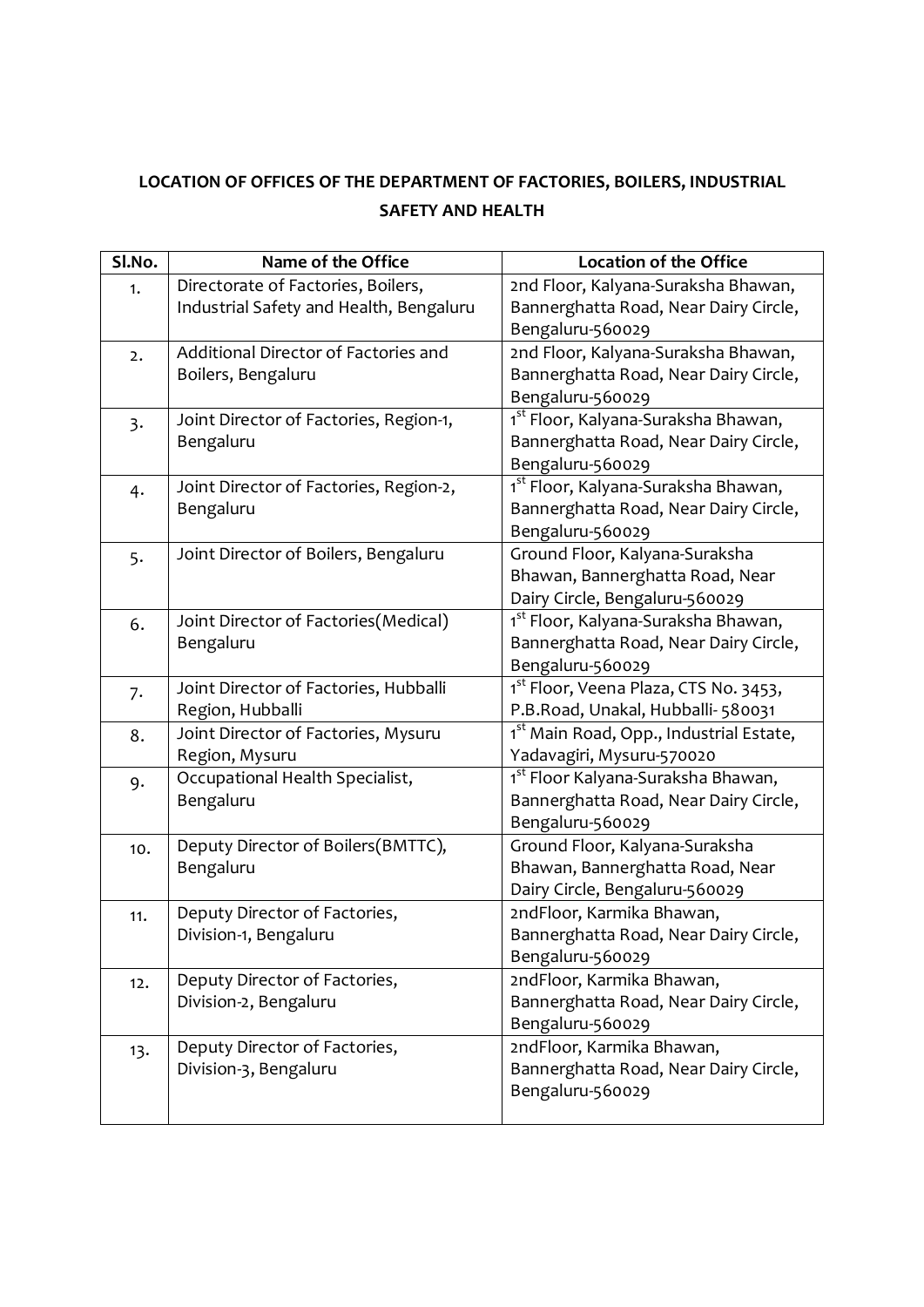| 14. | Deputy Director of Factories,           | 2ndFloor, Karmika Bhawan,                                        |
|-----|-----------------------------------------|------------------------------------------------------------------|
|     | Ramanagara Division, Ramanagara         | Bannerghatta Road, Near Dairy Circle,                            |
|     |                                         | Bengaluru-560029                                                 |
| 15. | Deputy Director of Factories,           | 2ndFloor, Karmika Bhawan,                                        |
|     | Hosakote Division, Hosakote             | Bannerghatta Road, Near Dairy Circle,                            |
|     |                                         | Bengaluru-560029                                                 |
| 16. | Deputy Director of Factories,           | Plot No. 45, Survey No. 48, 1/B/2, CTS                           |
|     | Division-1, Belagavi                    | No. 619, Shivabasava Manya, 80 Feet                              |
|     |                                         | Road, Sahu Nagar, Belagavi - 590010                              |
| 17. | Deputy Director of Factories,           | Chiradeepa, 1 <sup>st</sup> Floor, 5 <sup>th</sup> Cross, Ashoka |
|     | Tumakuru                                | Nagar, Tumakuru- 575006                                          |
| 18. | Deputy Director of Factories,           | 1 <sup>st</sup> Floor, Venkatesh Complex,                        |
|     | Division-1, Mangaluru                   | Near Infosys, Kottara, Mangaluru                                 |
| 19. | Deputy Director of Factories,           | 1st Main Road, Opp., Industrial Estate,                          |
|     | Division-1, Mysuru                      | Yadavagiri, Mysuru-570020                                        |
| 20. | Deputy Director of Boilers,             | Plot No. 45, Survey No. 48, 1/B/2, CTS                           |
|     | Belagavi Division, Belagavi             | No. 619, Shivabasava Manya, 80 Feet                              |
|     |                                         | Road, Sahu Nagar, Belagavi - 590010                              |
| 21. | Deputy Director of Boilers,             | Ganesha Complex, 2 <sup>nd</sup> Floor, Behind                   |
|     | Davanagere Division, Davanagere         | Darshan Hotel, P.B.Road, Davanagere-                             |
|     |                                         | 577002                                                           |
| 22. | Senior Assistant Director of Factories, | 2ndFloor, Karmika Bhawan,                                        |
|     | Division-4, Bengaluru                   | Bannerghatta Road, Near Dairy Circle,                            |
|     |                                         | Bengaluru-560029                                                 |
| 23. | Senior Assistant Director of Factories, | 2ndFloor, Karmika Bhawan,                                        |
|     | Division-5, Bengaluru                   | Bannerghatta Road, Near Dairy Circle,                            |
|     |                                         | Bengaluru-560029                                                 |
| 24. | Senior Assistant Director of Factories, | 2ndFloor, Karmika Bhawan,                                        |
|     | Division-6, Bengaluru                   | Bannerghatta Road, Near Dairy Circle,                            |
|     |                                         | Bengaluru-560029                                                 |
| 25. | Senior Assistant Director of Factories, | 2ndFloor, Karmika Bhawan,                                        |
|     | Division-7, Bengaluru                   | Bannerghatta Road, Near Dairy Circle,                            |
|     |                                         | Bengaluru-560029                                                 |
| 26. | Senior Assistant Director of Factories, | 2ndFloor, Karmika Bhawan,                                        |
|     | Division-8, Bengaluru                   | Bannerghatta Road, Near Dairy Circle,                            |
|     |                                         | Bengaluru-560029                                                 |
| 27. | Senior Assistant Director of Factories, | 1872/41, Vasanthanagara, MSK Mills                               |
|     | Kalaburagi Division, Kalaburagi         | Road, Kalaburagi - 585102                                        |
| 28. | Senior Assistant Director of Factories, | 1 <sup>st</sup> Floor, Veena Plaza, CTS No. 3453,                |
|     | Division-1, Hubballi                    | P.B.Road, Unakal, Hubballi-580031                                |
| 29. | Senior Assistant Director of Factories, | No.4(c), Next to Hotel Pola Paradise,                            |
|     | Ballari Division, Ballari               | Near People Tree School, Cantonment,                             |
|     |                                         | Ballari-563104                                                   |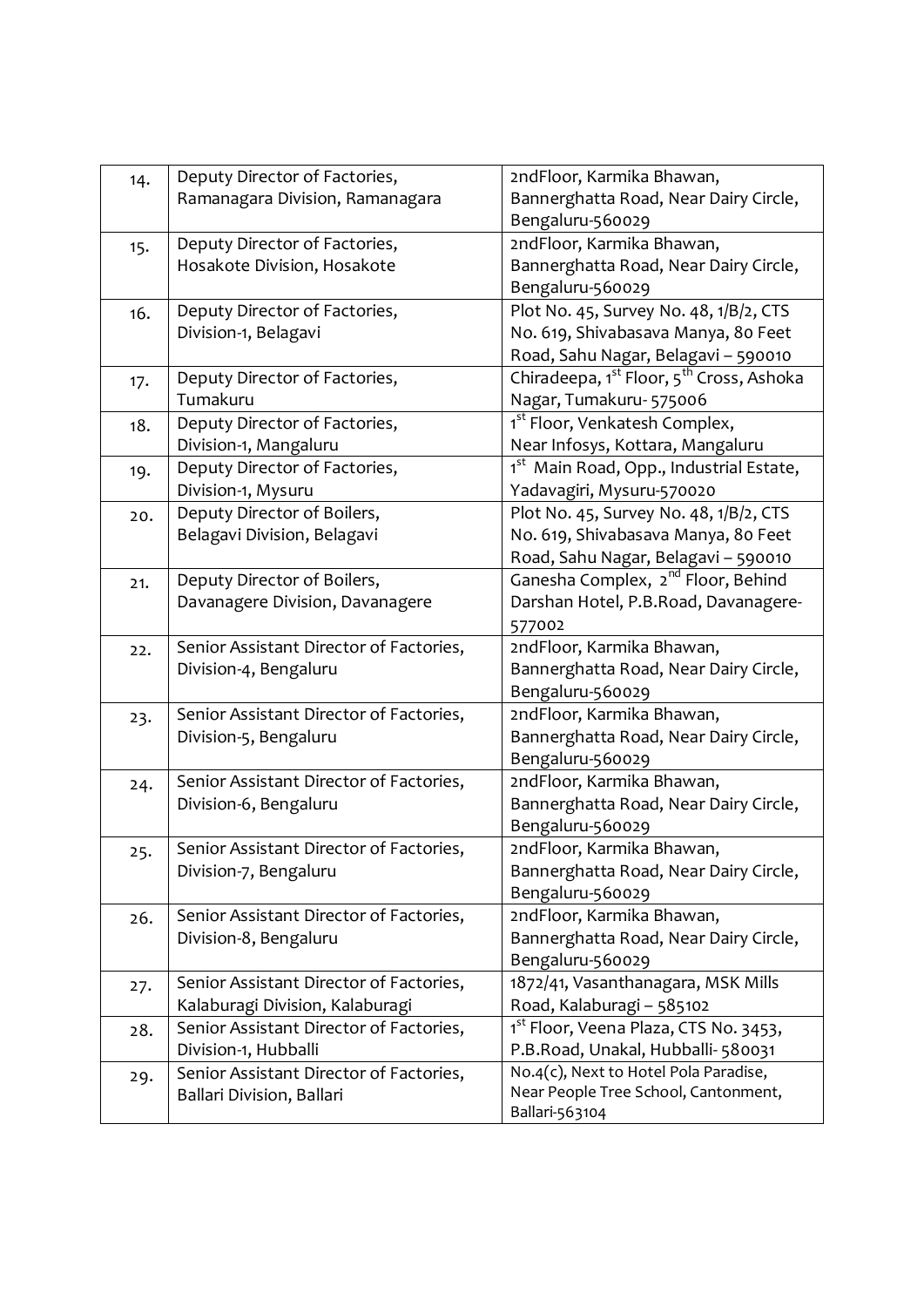| 30. | Senior Assistant Director of Boilers, | Ground Floor, Kalyana-Suraksha Bhawan,            |
|-----|---------------------------------------|---------------------------------------------------|
|     | Division-1, Bengaluru                 | Bannerghatta Road, Near Dairy Circle,             |
|     |                                       | Bengaluru-560029                                  |
| 31. | Senior Assistant Director of Boilers, | Ground Floor, Kalyana-SurakshaBhawan,             |
|     | Division-2, Bengaluru                 | Bannerghatta Road, Near Dairy Circle,             |
|     |                                       | Bengaluru-560029                                  |
| 32. | Senior Assistant Director of Boilers, | 1 <sup>st</sup> Floor, Veena Plaza, CTS No. 3453, |
|     | Hubballi Division, Hubballi           | P.B.Road, Unakal, Hubballi - 580031               |
| 33. | Senior Assistant Director of Boilers, | 1872/41, Vasanthanagara, MSK Mills                |
|     | Kalaburagi Division, Kalaburagi       | Road, Kalaburagi - 585102                         |
| 34. | Assistant Director of Factories,      | 2ndFloor, Karmika Bhawan,                         |
|     | Division-9, Bengaluru                 | Bannerghatta Road, Near Dairy Circle,             |
|     |                                       | Bengaluru-560029                                  |
| 35. | Assistant Director of Factories,      | 2ndFloor, Karmika Bhawan,                         |
|     | Division-10, Bengaluru                | Bannerghatta Road, Near Dairy Circle,             |
|     |                                       | Bengaluru-560029                                  |
| 36. | Assistant Director of Factories,      | 2ndFloor, Karmika Bhawan,                         |
|     | Division-11, Bengaluru                | Bannerghatta Road, Near Dairy Circle,             |
|     |                                       | Bengaluru-560029                                  |
| 37. | Assistant Director of Factories,      | 2ndFloor, Karmika Bhawan,                         |
|     | Division-12, Bengaluru                | Bannerghatta Road, Near Dairy Circle,             |
|     |                                       | Bengaluru-560029                                  |
| 38. | Assistant Director of Factories,      | 2ndFloor, Karmika Bhawan,                         |
|     | Division-13, Bengaluru                | Bannerghatta Road, Near Dairy Circle,             |
|     |                                       | Bengaluru-560029                                  |
| 39. | Assistant Director of Factories,      | 2ndFloor, Karmika Bhawan,                         |
|     | Division-14, Bengaluru                | Bannerghatta Road, Near Dairy Circle,             |
|     |                                       | Bengaluru-560029                                  |
| 40. | Assistant Director of Factories,      | 2ndFloor, Karmika Bhawan,                         |
|     | Division-15, Bengaluru                | Bannerghatta Road, Near Dairy Circle,             |
|     |                                       | Bengaluru-560029                                  |
| 41. | Assistant Director of Factories,      | 2ndFloor, Karmika Bhawan,                         |
|     | Division-16, Bengaluru                | Bannerghatta Road, Near Dairy Circle,             |
|     |                                       | Bengaluru-560029                                  |
|     | Assistant Director of Factories,      | 2ndFloor, Karmika Bhawan,                         |
| 42. | Division-17, Bengaluru                | Bannerghatta Road, Near Dairy Circle,             |
|     |                                       | Bengaluru-560029                                  |
|     | Assistant Director of Factories,      | 2ndFloor, Karmika Bhawan,                         |
| 43. | Division-18, Bengaluru                | Bannerghatta Road, Near Dairy Circle,             |
|     |                                       | Bengaluru-560029                                  |
|     | Assistant Director of Factories,      | 1st Main Road, Opp., Industrial Estate,           |
| 44. | Division-2, Mysuru                    | Yadavagiri, Mysuru-570020                         |
|     |                                       |                                                   |
| 45. | Assistant Director of Factories,      | 1st Floor, Venkatesh Complex,                     |
|     | Division-2, Mangaluru                 | Near Infosys, Kottara, Mangaluru                  |